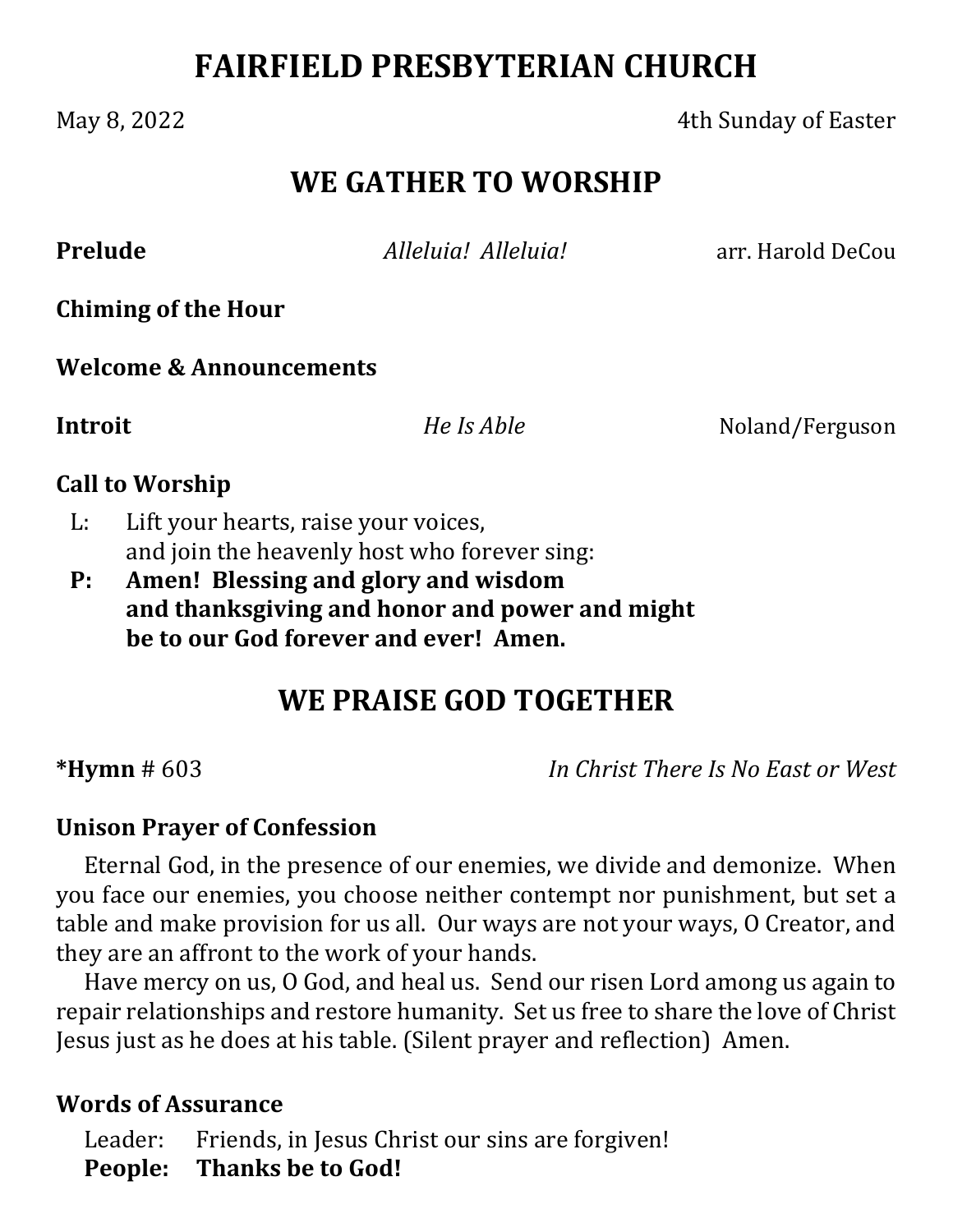**Gloria Patri** #733 *Glory Be to the Father*

#### **Psalter Reading** Psalm 114

L: Hallelujah! When Israel came out of Egypt, the house of Jacob from a people of strange speech,

#### **P: Judah became God's sanctuary and Israel God's dominion.**

L: The sea beheld it and fled; Jordan turned and went back.

### **P: The mountains skipped like rams, and the little hills like young sheep.**

L: What ailed you, O sea, that you fled, O Jordan, that you turned back,

#### **P: you mountains that you skipped like rams, you little hills like young sheep?**

- L: Tremble, O earth, at the presence of the Lord, at the presence of the God of Jacob,
- **P: who turned the hard rock into a pool of water and flint‐stone into a flowing spring.**

**Pastoral Prayer and The Lord's Prayer**

### **Sacrament of Baptism**

**Anthem** *Shepherd Psalm Carter* 

# **WE HEAR GOD'S WORD**

| <b>Scripture Lessons</b> | Psalm 23<br>John $10:11-16$ | Pew Bible p. 501 (Old Test.)<br>Pew Bible p. 103 (New Test.) |
|--------------------------|-----------------------------|--------------------------------------------------------------|
| <b>Message</b>           |                             | "The Other Sheep" The Reverend Dr. Richard Haney             |